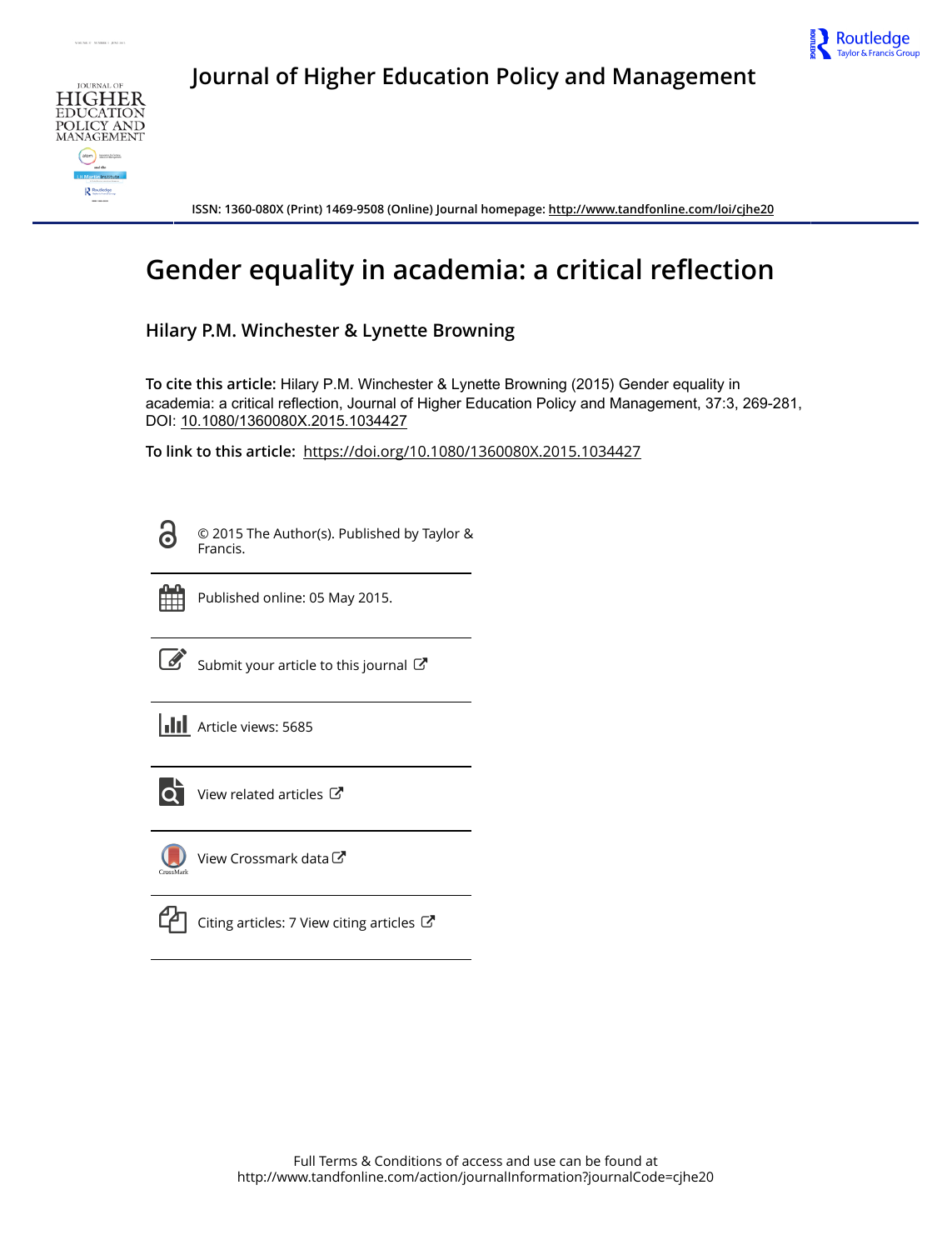

# Gender equality in academia: a critical reflection

Hilary P.M. Winchester  $\mathbb{D}^*$  $\mathbb{D}^*$  and Lynette Browning  $\mathbb{D}$ 

Central Queensland University, North Rockhampton, Australia

Gender equality in academia has been monitored in Australia for the past three decades so it is timely to reflect on what progress has been made, what works, and what challenges remain. When data were first published on the gender composition of staff in Australian universities in the mid-1980s women comprised 20 per cent of academic staff and held 6 per cent of senior positions. Since the early 1990s many Australian universities have had policies in place to remove sex discrimination and initiatives to increase women's representation in academia. Two decades on, women comprise 44 per cent of academic staff and hold 31 per cent of senior positions. How did this happen? What worked? Are there still challenges to be addressed? This paper provides a critical reflection on what has worked, the practical impacts on gender in academia in Australia and what challenges remain for the future.

Keywords: academia; Australia; equality; gender; universities; women

# Introduction

When data were published on the gender composition of staff in Australian universities in the mid-1980s women comprised 20 per cent of academic staff but held only 6 per cent of the senior positions (above senior lecturer). The increase in the representation of women in academic roles in Australian universities changed dramatically over the next 25 years, and by 2014 women comprised 44 per cent of academic staff and held 31 per cent of senior positions. How did this happen? Changes to gender equality in academia in Australia reflect wider societal changes, but are also directly affected by a range of influences including government legislation, regulatory frameworks, cross institutional action plans, university strategies, and committed individuals. The impact of these influences on gender equality in academia has included increased awareness across the sector, implementation of gender equity strategies at the institutional level, and slow but steady progress.

# Australian Government legislation 1984 to 2012

In 2014 Australia celebrated the thirtieth anniversary of the Sex Discrimination Act 1984 (Commonwealth). In 1986 the Australian Government passed the Affirmative Action (Equal Employment Opportunity for Women) Act which had two goals: to remove sex discrimination in the workplace; and to promote equal employment opportunity for women. This Act was subsequently replaced by the Equal Opportunity for Women in the Workplace Act 1999 (Commonwealth) which had three main objectives: employment

\*Corresponding author. Email: h.winchester@cqu.edu.au

<sup>© 2015</sup> The Author(s). Published by Taylor & Francis.

This is an Open Access article distributed under the terms of the Creative Commons Attribution-NonCommercial-NoDerivatives License (http://creativecommons.org/licenses/by-nc-nd/4.0/), which permits non-commercial re-use, distribution, and reproduction in any medium, provided the original work is properly cited, and is not altered, transformed, or built upon in any way.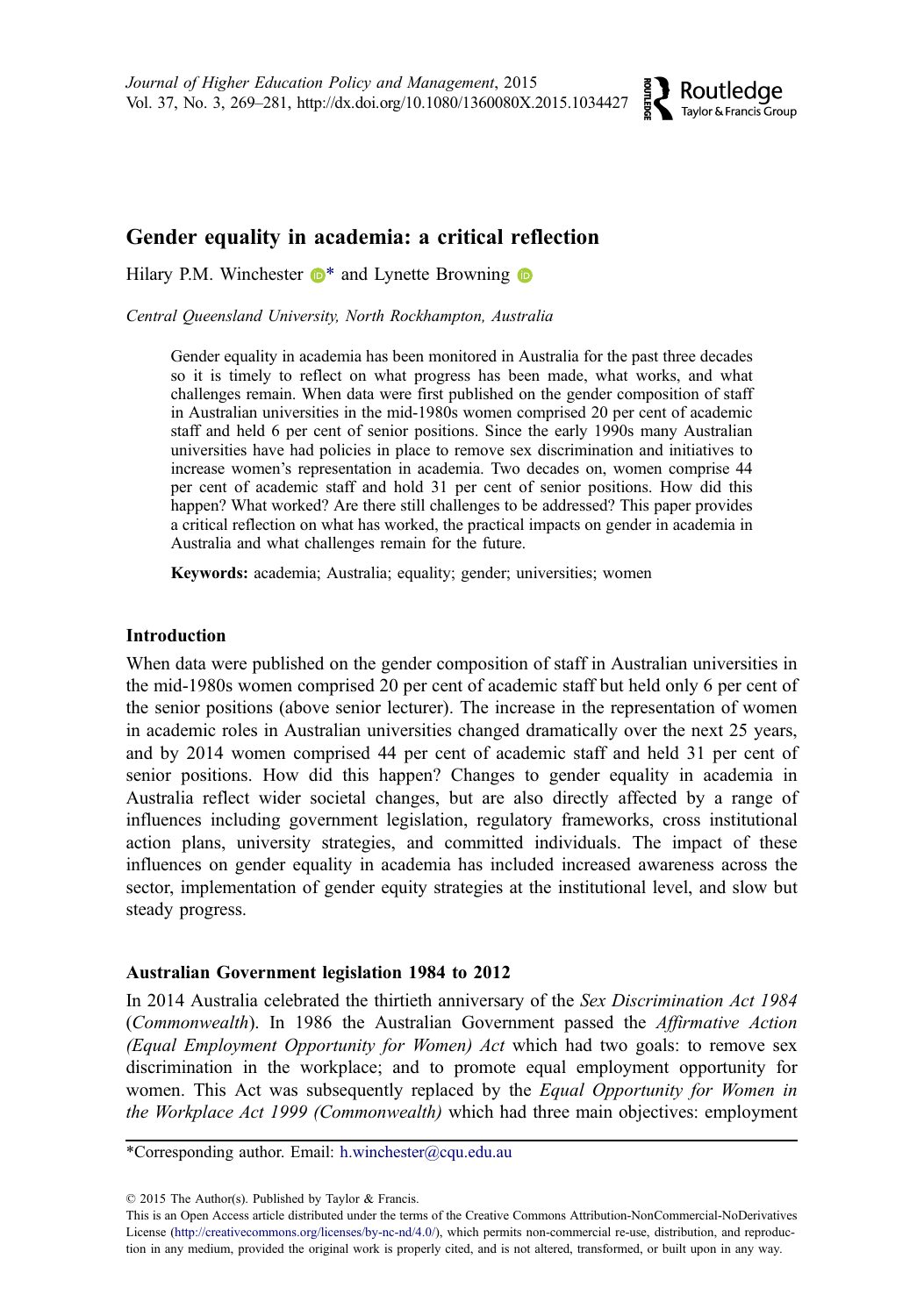for women on the basis of merit; the elimination of discrimination against women in employment; and to foster consultation between employers and employees on issues concerning equal opportunity for women. The 1999 Act established the national Equal Opportunity for Women in the Workplace Agency (EOWA). This statutory authority administered the Act and required all organisations with more than a hundred employees to report annually against a set of prescribed criteria regarding their gender composition and their initiatives for women in the workplace. Organisations could apply for the award of *Employer of Choice for Women*, and in 2001 fifty-five received this award. By 2012, 125 organisations, including 19 of Australia's 39 universities, had received this award on the basis of gender pay equity, the percentage of women in executive management, and initiatives such as maternity leave provisions and flexible work practices. This award was replaced in 2014 with the Workplace Gender Equality Agency (WGEA) Employer of Choice for Gender Equality.

The current Australian Government legislation to address gender discrimination in employment is the Workplace Gender Equality Act 2012 (Australian Government, [2012b\)](#page-12-0) which established the new Workplace Gender Equality Agency, responsible for administering the Act and charged with promoting and improving gender equality in Australian workplaces. More comprehensive than previous legislation, this Act has five principal objectives: promote and improve gender equality; support employers to remove barriers to the full and equal participation of women in the workforce; promote the elimination of discrimination on the basis of gender in relation to employment matters; foster workplace consultation; and improve the productivity and competitiveness of Australian business through the advancement of gender equality in employment and in the workplace.

Universities in Australia operate not only within the context of this legislation, but also within a system of regulatory frameworks specific to higher education.

## Australian Government regulatory frameworks

The Australian Universities Quality Agency (AUQA) was established in 2000 to undertake five-yearly audits of the academic activities and quality assurance arrangements in Australian universities. AUQA was replaced in 2011 by the Tertiary Education Quality and Standards Agency (TEQSA). TEQSA regulates and assures the quality of Australia's large, diverse, and complex higher education sector. The sector has an annual revenue of around \$20 billion and employs more than 100,000 people (Tertiary Education Quality Standards Agency, [2014](#page-13-0)). TEQSA registers and assesses the performance of higher education providers operating in Australia against the Higher Education Standards Framework. Both agencies, AUQA and TEQSA, have criticised the gender composition of universities' academic staff and their committees. They recognise the value of the diversity of boards, also promoted by the Australian Institute of Company Directors and state governments and have not held back from criticism of the gender composition of university councils and boards of directors. Following extensive consultation the *Higher Education Standards* Framework was revised in 2014. While it includes reference to student diversity stating that institutional policies, practices, and approaches to teaching and learning must be designed to accommodate student diversity, and specifying that staff must be equipped for their roles, it does not include a reference to staff diversity or the gender composition of the academic staff or committees but relies on more general frameworks of good governance such as those of the Australian Stock Exchange (ASX) and the Australian Institute of Company Directors (AICD) (Australian Government, [2014](#page-12-0), p. 10).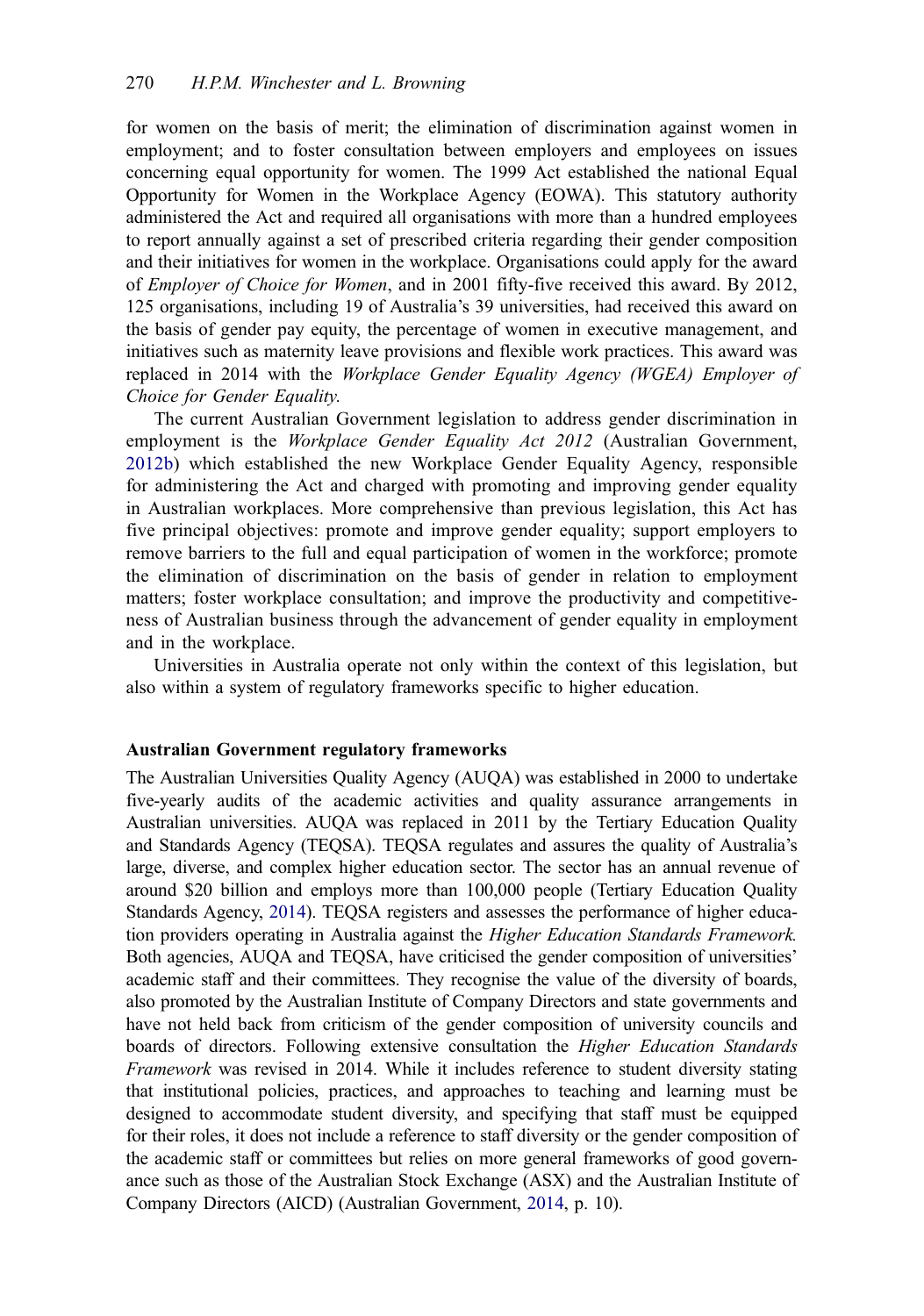# National frameworks to support successful women's leadership in higher education in Australia

Universities Australia, formerly the Australian Vice Chancellor's Committee, was founded in 1920 to advance higher education in Australia through voluntary, cooperative, and coordinated action. It is a peak industry body, its membership is comprised of the vice chancellors of Australia's 39 universities and their representatives serve on many national and international bodies of importance to higher education. Australia's first female Vice Chancellor, Professor Dianne Yerbury AO, was appointed to Macquarie University in 1986 and four years later Professor Fay Gale AO was appointed as Vice Chancellor at the University of Western Australia. Australia's third female vice chancellor, Professor Denise Bradley AC, was appointed to the University of South Australia in 1997.

In 1994 senior women in Australian universities formed the Australian Colloquium of Senior Women Executives in Higher Education (the Colloquium), now known as Universities Australia Executive Women (UAEW). Led by Professor Eleanor Ramsay, Professor Anne Edwards, and Professor Margaret Gardner, UAEW developed the Australian Vice Chancellors' Committee's Action Plan for Women Employed in Australian Universities, 1999 to 2003 (Australian Vice Chancellors' Committee, [1999\)](#page-12-0) which was endorsed by the Australian Vice Chancellors' Committee. This plan had three main objectives: to exert the AVCC's leadership to promote the achievement of gender equity in Australia; to develop strategies based on research for overcoming barriers to gender equity for university staff; and to refine the AVCC and university staff development services to target gender equity more effectively.

This first action plan had an impact on gender equity in Australian universities in a number of ways, the first of which was to raise awareness at the most senior levels and within human resources and staff development units. The plan encouraged the sharing of strategies to address gender equity which were based on research. Data collection and analysis, which clearly showed the size of the gender gap, was undertaken and disseminated by the Queensland University of Technology. Sharing of the data, strategies, and best practice was via the Colloquium and, at the practitioner level, through the Equal Opportunity Practitioners in Higher Education Association (EOPHEA). Some Australian universities had development programmes in place for women from 1992, and in 1996 the Australian Technology Network (ATN) implemented an innovative programme, the Women's Executive Development Program (WEXDEV) for senior women across the five universities in its group (Curtin University, Queensland University of Technology, the Royal Melbourne Institute of Technology University, the University of South Australia, and the University of Technology Sydney). This was the first and only crossinstitutional programme of its type which continued until 2013. University staff development courses at that time were run by the AVCC and included some programmes for specific cohorts of women, at a relatively high cost.

The Second AVCC Action Plan for Women Employed in Australian Universities 2006–2010 (Australian Vice Chancellors' Committee, [2006\)](#page-12-0) was led by Professor Hilary Winchester and Professors Julie Jackson, Belinda Probert, and Sharon Bell, and had five priority goals: to continue to encourage all universities to integrate equity strategies and performance indicators into their institutional plans; to improve significantly the representation of women in senior roles; to monitor the patterns of entry of women into academia; to improve the monitoring of gender equity in workforce data; and to identify and engage universities with critical matters through research on gender equity issues and dissemination of good practice.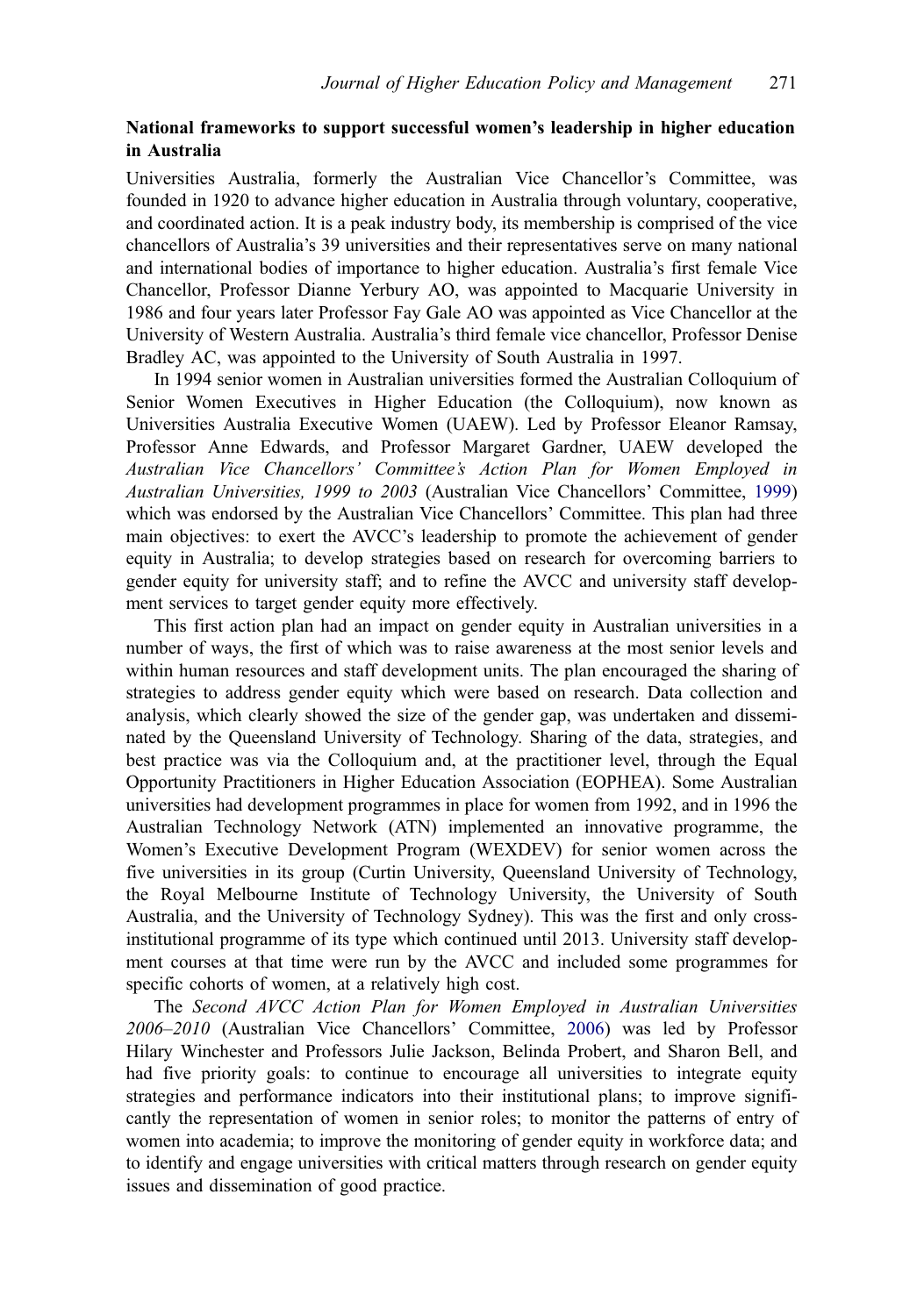This second plan shifted the base of the argument from equity to productivity with a theme of 'what gets measured gets attention'. This was consistent with the EOWA theme at that time of 'what gets measured gets done'. Sector wide data were used to set targets and enable institutions to focus on critical areas. Many universities focussed their efforts on female staff at the senior levels – at associate professor and professor (Levels D and E) for academic women, and at level eight and above for professional women. Sharing of the data, strategies, and best practice continued at the senior level via UAEW, and at the practitioner level through EOPHEA. The ATN WEXDEV programme continued to be at the forefront of initiatives for senior women in universities, while their participant universities engaged in strong specific programmes for cohorts (such as senior lecturer to associate professor), and other universities such as the University of Western Australia also became active in the sector. The setting of targets in the Second Plan, while not identified as one of the five priority goals, appeared to have a real impact on the actions of individual universities.

The most recent plan, the Universities Australia Strategy for Women: 2011–2014 (Universities Australia, [2010\)](#page-13-0), built on the previous two and is based on productive diversity by encouraging universities to incorporate equity strategies and targets in strategic plans and greater leadership by Australia's Vice Chancellors, both collectively and as individuals. This strategy has seven goals:

- Encourage universities to incorporate equity strategies and targets in their strategic planning, with unambiguous leadership by the vice-chancellors.
- Increase the recognition of the contributions of women to the productivity and advancement of Australia's universities (FASTS recommends a stronger business case linking diversity and innovation).
- Improve representation of women in higher education at all levels to more strongly reflect representation in society, including indigenous women.
- Increase the proportion of women in senior leadership positions particularly at the vice-chancellor level, and including deans, directors and senior managers and in a wider range of portfolios and discipline groupings.
- Identify women in middle management and mentor them as the future senior leaders in higher education (Nature, June 2010, p. 1107; (Russo, [2010](#page-13-0))).
- Test the effectiveness of interventions at critical points in women's careers.
- Showcase senior executive women via media profiling at strategic points throughout the course of the plan.

Over its four-year life this strategy called for a continued focus on critical points, more overt and available mentoring and leadership training, and media profiling of women. The strategy also included specific measures for gender ratios for all academic levels by discipline and senior administrative roles by portfolio, promotions at all levels, gender ratios in enrolment and completion of PhDs by discipline, and participation in career development programmes.

The inclusion of gender ratios provided specific measures and targets for the sector, and a focus on critical career points where women's participation is markedly reduced. The third plan also provided a shift again to collegiate cross-sectoral professional development for women, but at a much lower cost which has provided greater accessibility for women in their career trajectories.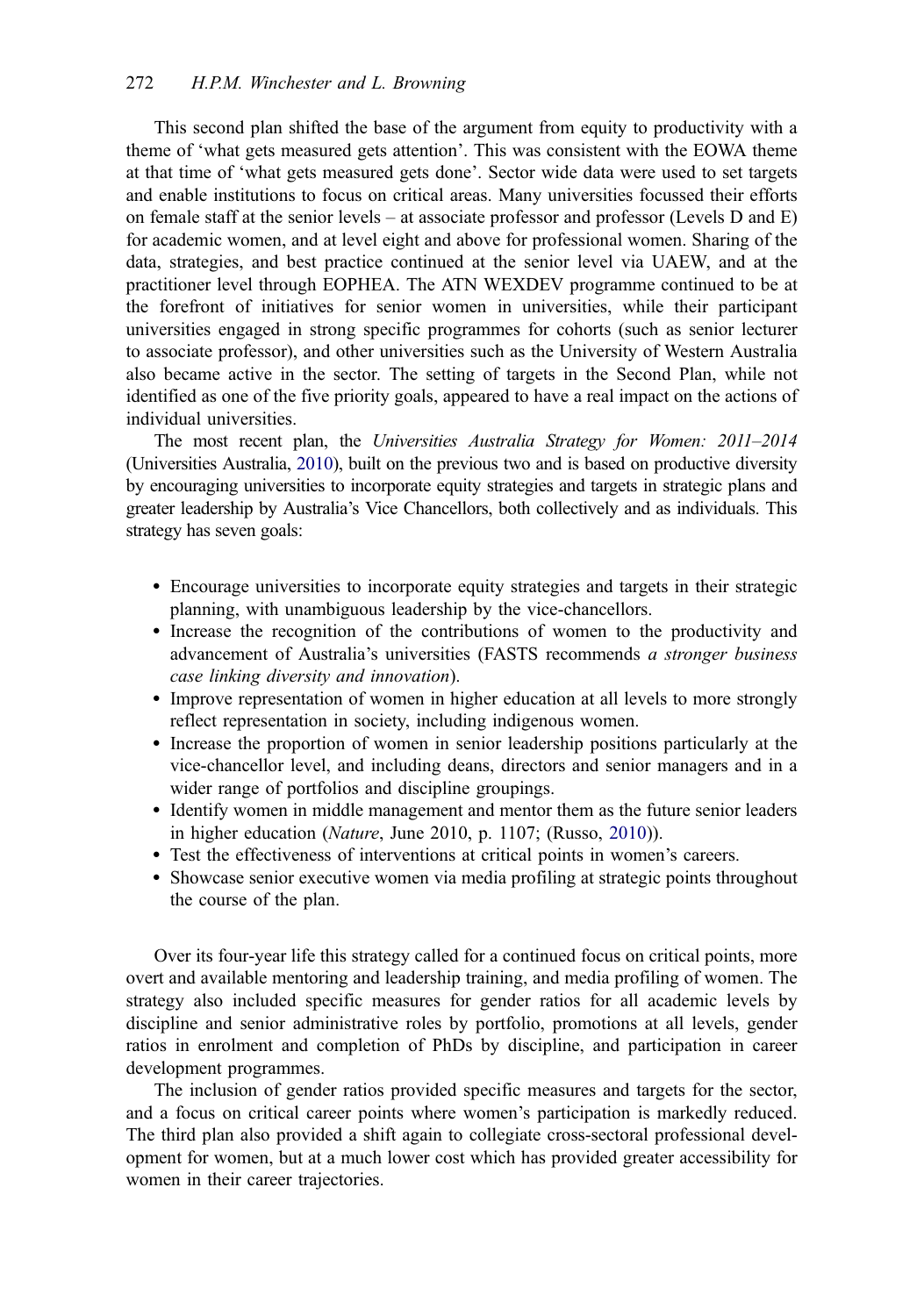# Cross university and institutional frameworks

Universities within Australia have had in place strategies and initiatives to increase the representation of women in senior positions, some from as early as 1992, and some more comprehensive than others. Many of these initiatives and programmes have been highly successful and some have been evaluated and documented. Some good examples include:

- ATN WEXDEV Leadership Program (Browning, [2009\)](#page-13-0)
- WomenResearch 21 at the University of New South Wales (Devos, [2004](#page-13-0))
- Leadership Development for Women Programme at the University of Western Australia (de Vries, [2005\)](#page-13-0)
- Flinders University Mentoring Scheme (Gardiner, [2005\)](#page-13-0)
- Women in Leadership Program at Griffith University (Browning, [2008](#page-13-0))
- Women and Leadership Program at the University of South Australia (Browning, [2008\)](#page-13-0)

# EOWA 2012 Australian Census of Women in Leadership

In the decade from 2002 to 2012, the EOWA undertook a regular census of women in leadership in Australia. This was the pre-eminent body of research tracking the representation of women in board and senior executive positions in ASX-listed companies. The last census extended the analysis from ASX 200 companies to ASX 500 companies providing a more complete picture of women in leadership.

For the first time, in 2012, the Census showed a significant increase in the number of women on boards with 61.5 per cent of ASX 200 companies having at least one female director. But despite acceleration in the progress for women on the boards of ASX 200 companies, there had been negligible progress for females in executive ranks over the past decade. Women comprised less than 10 per cent of executives of ASX 200 (9.7 per cent) and ASX 500 (9.2 per cent) companies. Only 12 ASX 500 companies had a female CEO. In contrast, women held 12.3 per cent of directorships in the ASX 200 but only 9.2 per cent in the ASX 500, indicating that larger companies are more likely to have female directors on their boards. Following this census, the ASX Corporate Governance Council Principles and Recommendations relating to gender diversity were introduced (Australian Government, [2012a\)](#page-12-0).

# Research

In the 1950s women represented 20 per cent of Australia's university students and by the 2000s they represented more than 50 per cent. In the 1980s, when monitoring of the gender composition of staff in universities commenced, women represented 20 per cent of academic staff and by the 2000s they represented almost double that, around 40 per cent. At that time it was considered that gender equity in Australian universities no longer needed attention (Carrington & Pratt, [2003](#page-13-0), p. 5). But despite the progress made, significant gender differences remained at both the senior levels and across the disciplines. Men still accounted for more than 80 per cent of senior academic staff in Australian universities and were over-represented in fields such as science, technology, and engineering. Female students remained concentrated in the cheapest university courses with weaker employment opportunities, less security, and lower income expectations in fields such as social sciences, humanities, arts, education, and health, especially nursing.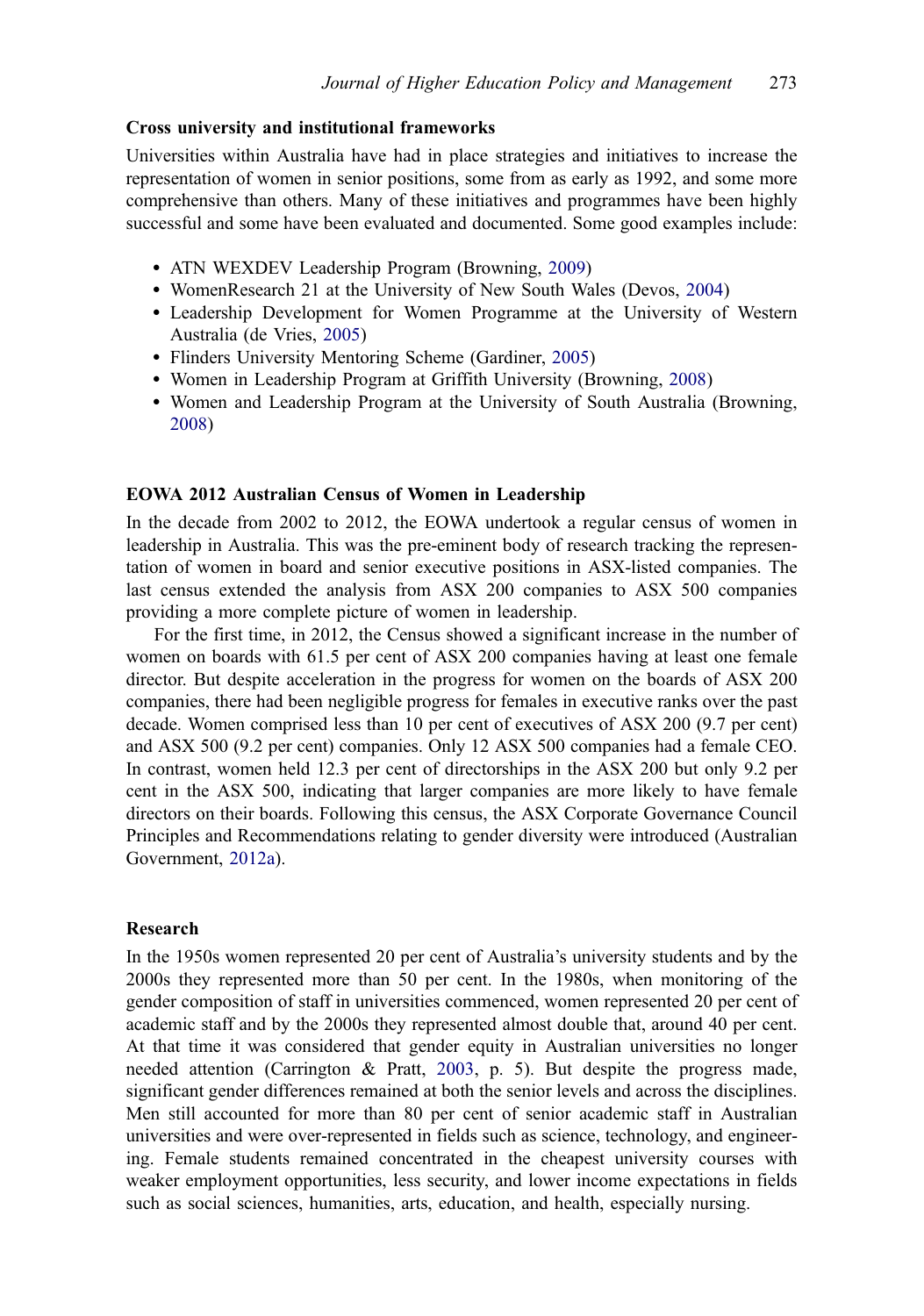The Australian Government's [1990](#page-12-0) paper, A fair chance for all (Australian Government, [1990](#page-12-0)), defined the objective for equity as needing to ensure all Australians had the opportunity to participate successfully in education, and it set specific targets for increasing the representation of women with particular emphasis on engineering and other non-traditional areas, as well as in postgraduate study. More than a decade later those targets had not been met and in 2002 the Australian Vice Chancellors' Committee policy statement emphasised gender equity as a policy issue for the tertiary sector.

A comprehensive examination undertaken in 2003 found that the majority of academic staff were still men and that women were still concentrated at the lower end of the hierarchy (Carrington & Pratt, [2003\)](#page-13-0), although the number of female vice chancellors had increased in that decade from two to nine. A decade later, despite fluctuations, that has not changed significantly; in late 2014 there were 10 women among the 39 vicechancellors. The study also found that the vertical and horizontal differences remained and the contributing factors were considered to include:

- the poor representation of women on key decision-making bodies
- the notions of merit being based on what men in universities do well
- women's career interruptions
- women not applying for promotion at the same rate as men
- women being less likely to have a PhD
- research priorities tending to favour those disciplines where men are more likely to dominate

(Carrington & Pratt, [2003,](#page-13-0) p. 8).

Many of the strategies put in place in Australian universities and which have contributed to increasing the representation of women in senior positions over the past three decades have been based on research, some of which has been undertaken by committed individuals, and some funded by Universities Australia and sponsored by the senior women of UAEW. Studies by Belinda Probert and funded by the National Tertiary Education Union (NTEU) investigated the persistence of unequal outcomes for women and men in relation to pay and status in academia. They found that many analysts of gender inequity in universities had been 'looking in the wrong place' (Probert, [2005,](#page-13-0) p. 70) and that the focus needed to be on the impact of the household on the working lives of women and men. In particular, paid maternity leave, access to part time employment, and transparency around workload allocations and promotions criteria had a significant impact on reducing gender discrimination. Neale and White [\(2014](#page-13-0)) provide case histories of women who have negotiated career progression through unconventional career paths despite the gendered institutional practices and culture.

Research sponsored by Universities Australia, through UAEW, investigated promotions policies and practices in 34 of Australia's 39 Universities to evaluate progress towards gender equity and the success rates of female applicants for promotion. The study was based on the commonly accepted assertions that women are less likely to apply for promotion, are more reticent in putting themselves forward, are less successful in applying for promotion than men, are more likely to experience career interruptions than men, and are over-represented in the disciplines that do not attract large research grants (Winchester, Lorenzo, Browning, & Chesterman, [2006](#page-13-0), p. 506). The hypothesis was that academic promotion policies that do not take career interruptions into account and which focus primarily on research as criteria would disadvantage women and constitute barriers to promotion. However, the study found that there was generally good practice across the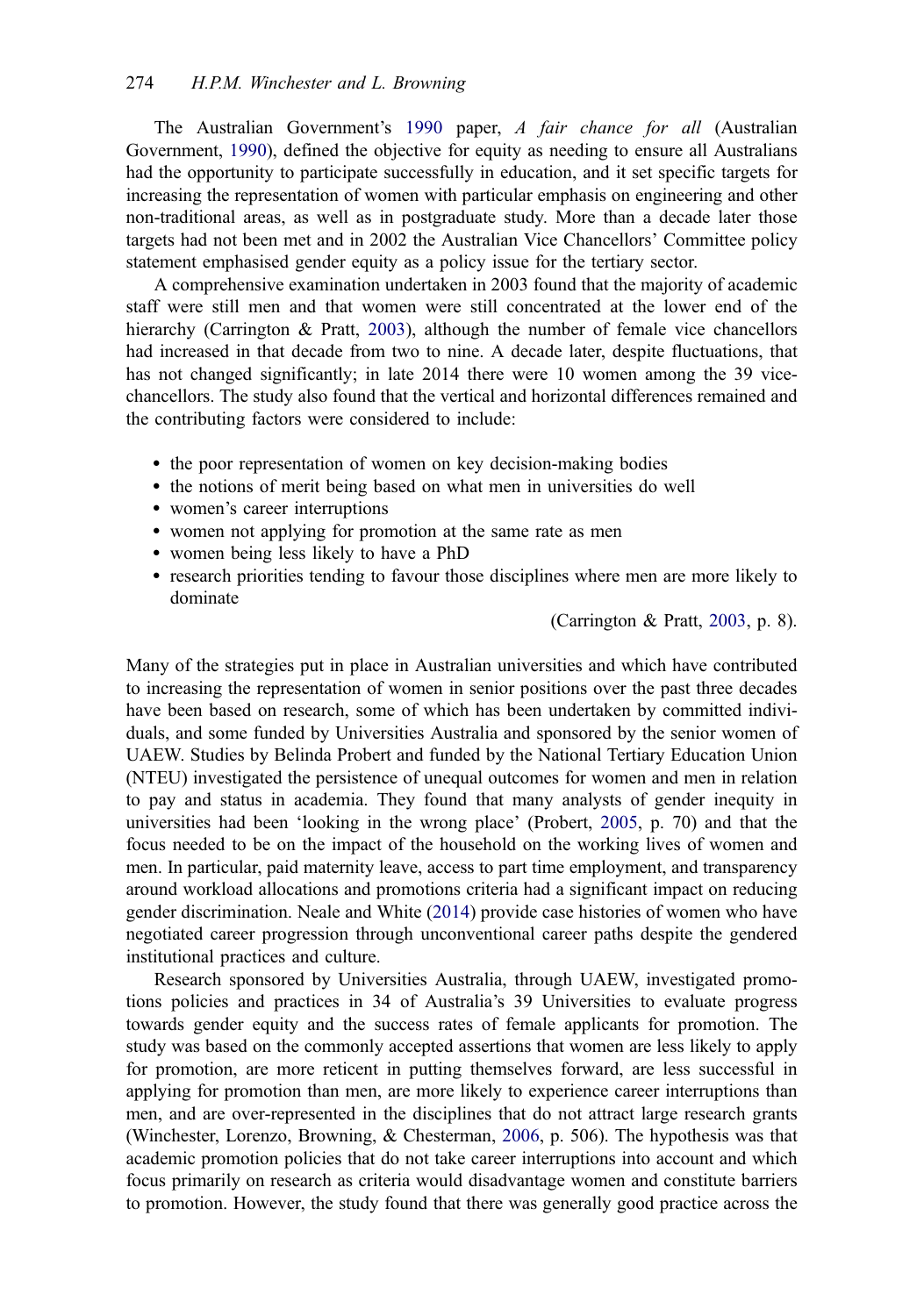sector in relation to promotion policies and practices, and that there were good success rates for women who do apply. The findings supported those of Probert's study that the underrepresentation of women in senior positions in Australian universities 'is not a result of poor policy or erratic implementation, but is a deep-seated cultural issue' (Winchester et al., [2006](#page-13-0), p. 519). In fact, women were more successful than men in promotions processes, a benefit of transparent policy, but out-of-round processes which favoured men were secretive and potentially problematic. The analysis of the data found that over time the promotion barrier had shifted from Level C to Level D (senior lecturer to associate professor), but it would take 49 years to achieve parity in the professoriate at the rate of progress at that time (Winchester, Chesterman, Lorenzo, & Browning, [2005](#page-13-0), p. 31).

Historically, research success has been one of the main criteria for academic promotion in Australian universities. While the study by Winchester et al. investigated promotions policies and practices, another study was undertaken around the same time to identify the dimensions of women in research in relation to their participation, status, and leadership:

The available data negates the inevitability of a simple 'supply' or 'pipeline' paradigm, suggesting that high levels of participation and success of women at undergraduate and post-graduate levels are not translating at the expected rate into similar patterns of participation and success in research.

(Bell & Bentley, [2005](#page-12-0))

This study examined the gender profiles of students from undergraduate to doctoral completions, academic staff from postdoctoral and research appointments, membership of the Australian Research Council (ARC) and the National Health and Medical Research Council (NHMRC) assessment panels, and grant success and track record for their respective competitive grants. In 2003, women accounted for around 60 per cent of all undergraduate completions, almost 50 per cent of all doctoral completions, and almost 40 per cent of academic staff, but remained concentrated at the lower end of the academic hierarchy. Success rates for ARC and NHMRC competitive grants for women and men were comparable but participation rates were significantly lower for women. Women were also found to be underrepresented among the deputy vice chancellors (research) and on the ARC and NHMRC assessment panels. The study concluded that there is a 'tipping point' following the completion of a PhD, 'where women are pressed by the combination of an increasingly competitive system' and in many cases are taking the option of junior or research assistant positions which defers or denies them a clear research career trajectory (Bell & Bentley, [2005](#page-12-0), p. 10).

Following this, a study was commissioned by Universities Australia to investigate gender differences in early post PhD employment in Australian universities. The data at the time showed that although women accounted for almost half of all doctoral completions in Australia, their achievements did not translate into the anticipated changes in gendered patterns of academic staffing (Dever et al., [2008](#page-13-0)). A PhD had become a prerequisite for academic employment and an important stage in the development and consolidation of a research profile and, as stated, one of the main criteria for academic promotion, especially to senior levels. The study found that a significantly higher proportion of female graduates were in less secure employment situations and were more likely to work part time. Significantly, fewer female graduates were in supervisory or managerial positions compared to male graduates. Female graduates worked to a greater extent in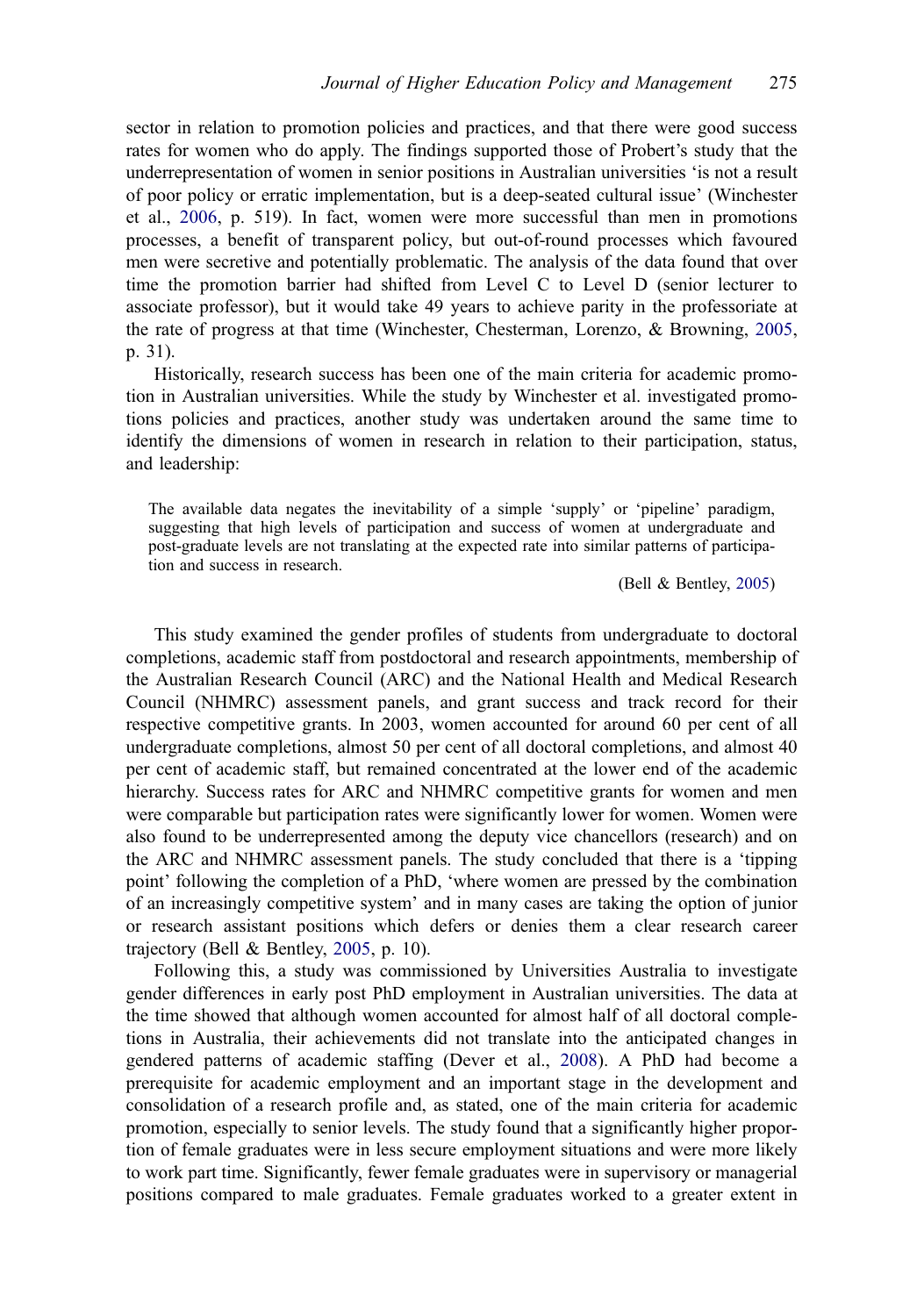academic teaching and in advising or mentoring students, while male graduates worked to a greater extent in undertaking research, managing, and supervising others. Gender was significantly associated with differences in annual earnings with female graduates generally on lower terms regarding earnings, employment conditions, and level of appointment. The general conclusion supported by the study was that,

there are indeed significant differences between male and female PhD candidates in attitudes, family circumstances, the social context of PhD research, employment outcomes, and career development. In all of these matters women are less likely than men to report positive outcomes.

(Dever et al., [2008,](#page-13-0) p. iii)

A later research project supported by the ARC analysed the gender segregation in university staffing with a focus on vertical segregation and found that it had been reduced but was far from being eliminated. Comparisons between the relative share of women and men across academic levels showed women's over representation at the undergraduate levels, narrowing of the gap at postgraduate levels, and reversing to a male dominated gender gap at doctoral level which subsequently widens in increasing levels through an academic career. The data indicated that women are not only underrepresented in the professoriate, they are also underrepresented in movements into the professoriate. At around 30 per cent, women's share of entries is well below their share of the feeder group which is around 40 per cent (Strachan, Broadbent, Whitehouse, Peetz, & Bailey, [2011,](#page-13-0) p. 318).

## Impact of 15 years of gender equity 1999 to 2014

Although slow, progress has been made towards gender equity in university staffing in Australia over the past 15 years. Since 1999 the emphasis has shifted from gender equity to productive diversity, as the table below outlines (Table 1).

In Australia, there has been an increase in the representation of women across all levels of academia. In 2014, women comprised 44 per cent of the total number of academic staff in Australian universities and 31 per cent above senior lecturer (associate professor and above). Where women's representation increased most rapidly at senior lecturer level between 1996 and 2004 (Winchester et al., [2006\)](#page-13-0), recent data show that since 2005 representation of women in Australian universities has continued to increase at levels D and E (associate professor and professor) at a similar rate to Level C (senior lecturer) (Browning, Thompson, & Dawson, [2013,](#page-13-0) p. 12). The graph below illustrates the

|       | 1999–2003                                     | 2006–2010                       | $2011 - 2014$                                |
|-------|-----------------------------------------------|---------------------------------|----------------------------------------------|
|       | Discourse Gender equity                       | Workforce<br>productivity       | Productive diversity                         |
| Focus | Indicators                                    | Targets and<br>Monitoring       | VC leadership Media profiling                |
|       | Activities Research AVCC Staff<br>Development | Research Mentoring<br>$(2008-)$ | Research Workshops                           |
|       | Awareness raising                             | Sector planning                 | Diversity of individuals and<br>universities |

Table 1. Impact of 15 years of gender equity in Australia.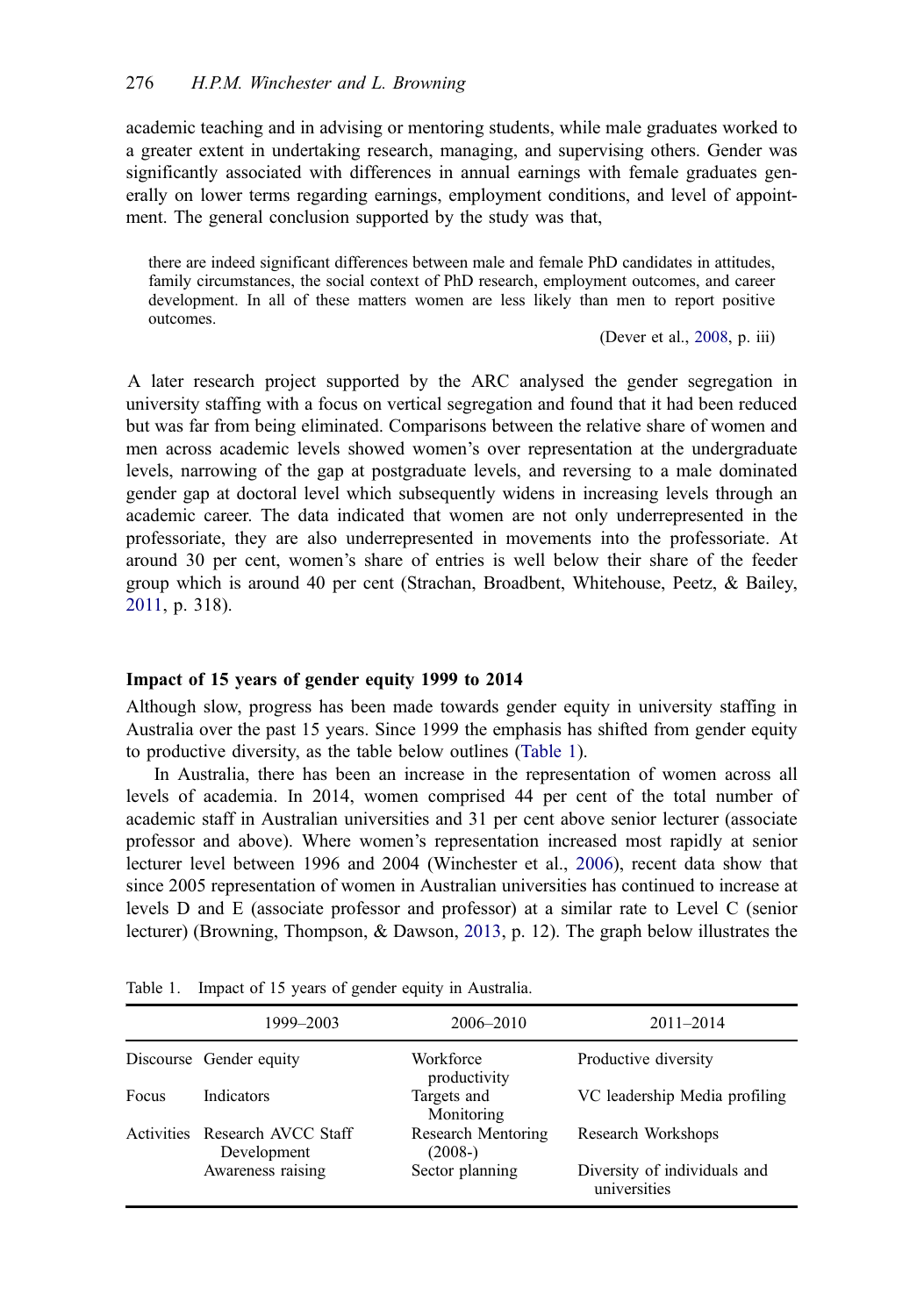

Figure 1. Percentage female full-time and fractional full-time academic staff in Australian universities 1999–2014.

Source: Australian Government Department of Education and Training Selected Higher Education Statistics – Staff 2014 (FTE).

increase in the representation of female academic staff in Australian universities, by level, from 1999 to 2014 (Figure 1).

The underrepresentation of women in research is a key issue which is being actively tackled in Europe by significant investment from the European Union (EU). For example, the EU's seventh framework programme for research (FP7) has invested  $E$ 2.2 m in the Institutional Transformation for Effecting Gender Equality in Research (INTEGER) Project. The project is aimed at creating sustainable structural change to improve the participation and career paths of female researchers in European higher education and research institutions through the implementation of bespoke transformational gender action plans (T-GAPs). In contrast, Australia's 39 universities contribute just \$1000 each per year to UAEW to support the activities of Universities Australia Strategy for Women: 2011–2014 (Universities Australia, [2010](#page-13-0)).

The concept of the 'leaky pipeline' is well documented, as are the terms 'glass ceiling' and 'sticky floor', all used to describe the decreasing proportion of women moving up the educational and professional hierarchy. The 'pipeline' loses more women than men (European Commission, [2012](#page-13-0)). Women's underrepresentation in research is exacerbated by their vertical segregation into humanities and social science disciplines which have less need of technical equipment and large research teams, and therefore attract lower levels of research funding than scientific and medical research. While there has been a significant increase in the number of women with doctorates, the essential qualification for a research career, there is nonetheless almost no change in the proportion of women employed as research-only academics (Browning et al., [2013\)](#page-13-0). There is also evidence that women remain underrepresented in research leadership positions and as chief investigators on funded research projects (Bell, [2009\)](#page-12-0). One positive change is that, since about 2007, there has been a rapid increase in the number of women leading the research portfolio in universities who will contribute to cultural change and expectations within their institutions [\(Figure 2](#page-10-0)).

As the data show, considerable progress has been made towards gender equality in Australian universities but there are still challenges to be addressed. Reflection on the past decades has provided some insight into what has worked and what challenges still need attention.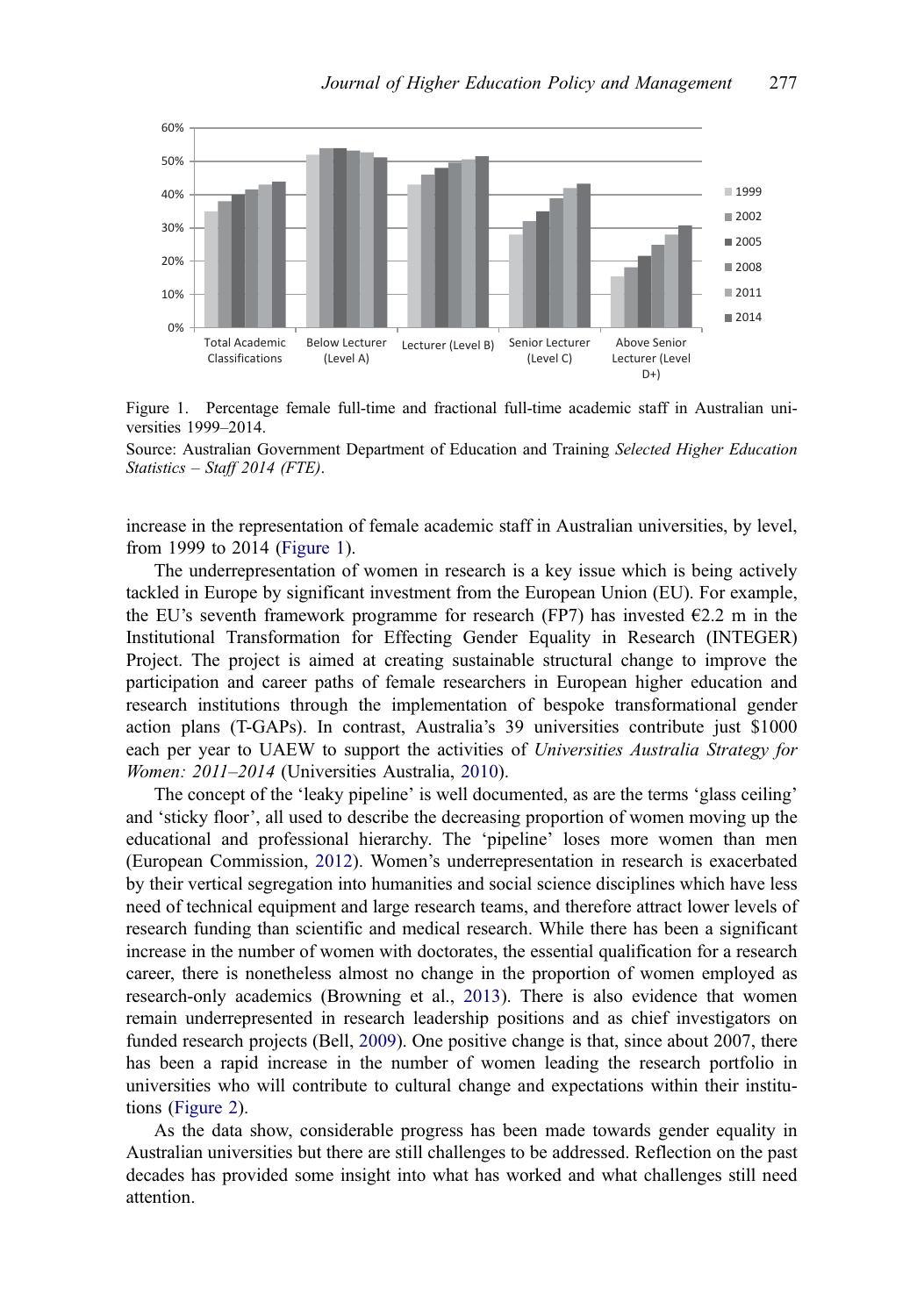<span id="page-10-0"></span>

Figure 2. Comparison of percentage of selected female full-time and fractional full-time academic research positions held by women in Australian universities 2005–2013.

Source: Australian Government Department of Education Selected Higher Education Statistics -Staff 2013 (FTE).

# What works

The Australian Government has provided the legislative basis for working towards gender equity in the workplace. As a country, Australia has been relatively progressive in addressing women's inequality and the table below lists some of the key milestones ([Table 2\)](#page-11-0).

The important elements of national frameworks for universities have been:

- demonstrated leadership from the most senior levels, the vice chancellors of Australia's 39 universities
- commitment and action by the members of UAEW
- the setting and monitoring of targets
- analysis and dissemination of data to enable the identification of critical points for intervention strategies
- initiatives and actions based on research.

In individual universities successful strategies have included the setting of institutional key performance indicators in corporate plans, transparent processes for recruitment and promotion, and having in place good career development programmes and support networks for women. Less tangibly, the passion and commitment of the early female vice chancellors, convenors of executive women and other senior women in academe have continued to bring attention to the issue, to focus on the social inequity and the waste of productivity to bring about significant change in the gender profile of Australia's universities.

#### Challenges

There are still a number of challenges to address to achieve real gender equity in Australia's universities. Women are still overrepresented in some disciplinary, teaching, and student support areas and significantly underrepresented in research. Many women lack experience in managing budgets, a vital component of leadership roles. The 'glass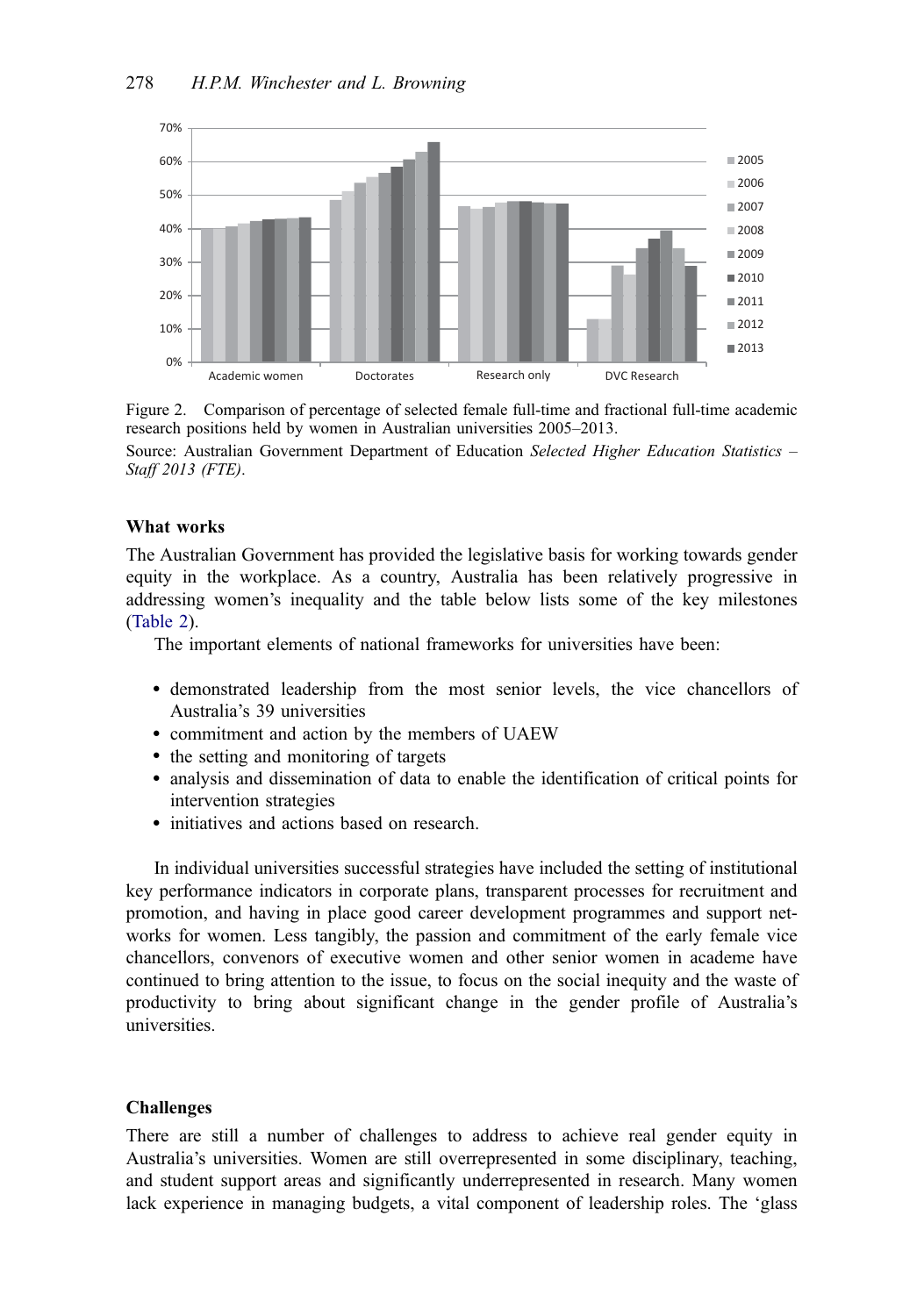<span id="page-11-0"></span>Table 2. Key milestones in addressing women's inequality in Australia.

- 1881 The University of Adelaide was the first Australian university, and only the second in the world, to admit women to academic courses
- 1895 Australian women who were British subjects, 21 years and older, gained the right to vote and stand in parliament in South Australia
- 1902 The Commonwealth Parliament passed the Commonwealth Franchise Act, which enabled all women who were British subjects, 21 years and older, to vote and stand for election for the Federal Parliament
- 1948 Australia's first woman awarded a PhD by the University of Melbourne
- 1962 The right to vote in federal elections was granted to Australian Aboriginal women who, together with Australian Aboriginal men, had been specifically excluded from the franchise in Australia by the Commonwealth Franchise Act 1902
- 1984 The Australian Government passed the Sex Discrimination Act 1984 (Commonwealth)
- 1985 Data collection on the gender of staff in Australia's universities commenced
- 1986 The Australian Government passed the Affirmative Action (Equal Employment Opportunity for Women) Act
- 1986 Australia's first female Vice Chancellor, Professor Emerita Dianne Yerbury AO, was appointed to Macquarie University
- 1994 Senior women in Australian universities formed the Australian Colloquium of Senior Women Executives in Higher Education, now known as Universities Australia Executive Women (UAEW)
- 1999 The Australian Government passed the *Equal Opportunity for Women in the Workplace Act* 1999 (Commonwealth)
- 1999 Australia's vice chancellors endorsed the Australian Vice Chancellors' Committee's Action Plan for Women Employed in Australian Universities, 1999 to 2003
- 2006 Australia's vice chancellors endorse The Second AVCC Action Plan for Women Employed in Australian Universities 2006–2010
- 2010 Australia's vice chancellors endorse the Universities Australia Strategy for Women: 2011–2014
- 2010 Julia Gillard became Australia's first female Prime Minister
- 2012 The Australian Government passed the Workplace Gender Equality Act 2012

ceiling' or the 'glass cliff' still persist and so do the 'not doable jobs' at the senior levels (Chesterman, Ross-Smith, & Peters, [2005\)](#page-13-0). More effort needs to be made to improve the representation of women in higher education to reflect the diversity of Australian society, in particular indigenous women, women from non-English speaking backgrounds, and women with disabilities. The focus on productive diversity is a welcome reflection of the opening of universities to wider participation from the Australian community as a whole.

# Conclusion

In the mid-1980s women comprised 20 per cent of academic staff and held 6 per cent of the positions above senior lecturer. Three decades later, the proportion of female academic staff has more than doubled, to 44 per cent, and the proportion of women in positions above senior lecturer has increased five-fold, to 31 per cent. How did this happen?

The Australian Government's Affirmative Action (Equal Employment Opportunity for Women) Act was designed to remove sex discrimination in the workplace and to promote equal opportunity for women. Ten years after the introduction of the Act, senior women in Australian universities formed the Australian Colloquium of Senior Women Executives in Higher Education (the Colloquium), now known as UAEW and subsequently developed three action plans which were endorsed by the vice chancellors of Australia's 39 universities. These action plans impacted on gender equity in Australian universities in many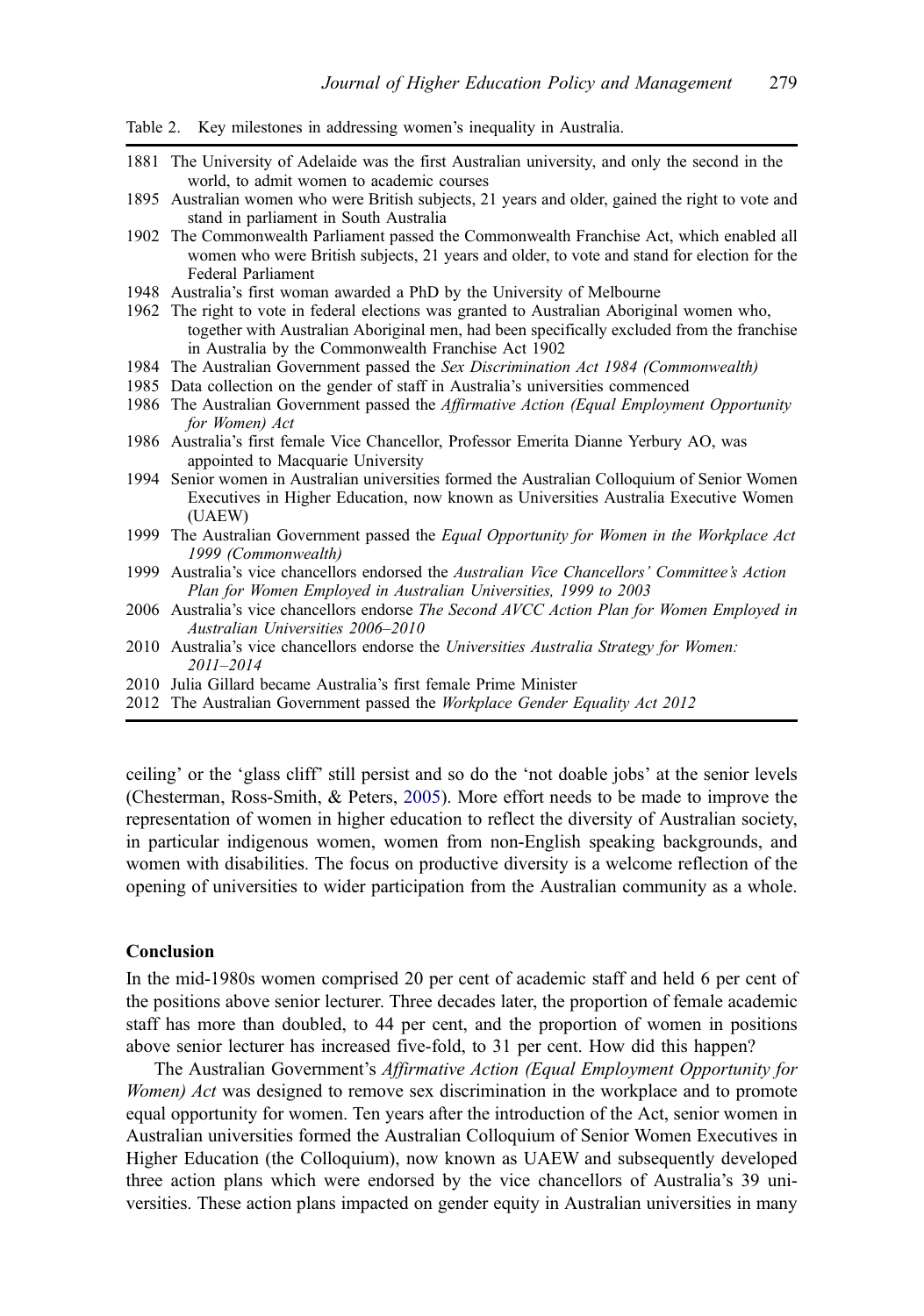<span id="page-12-0"></span>ways: by raising awareness; encouraging the sharing of successful strategies; monitoring gender equity in workforce data with specific measures and targets; and shifting the argument from gender equity to productive diversity.

Many of the strategies put into place in Australian universities, and which have contributed to increasing the representation of women in senior positions, were based on research and recent research found that gender segregation in Australian universities has been reduced but is far from eliminated. Women are now overrepresented at the undergraduate levels, narrowing the gap at postgraduate levels. They are overrepresented in entry level positions in academia, reversing to a male dominated gender gap at senior lecturer level which subsequently widens in increasing levels through an academic career. Women are not only underrepresented in the professoriate, they are also underrepresented in movements into the professoriate.

Changes in gender equality for academic women staff in Australia reflect wider societal changes, but have been directly influenced by government legislation, regulatory frameworks, university strategies, cross institutional action plans, and committed individuals. The overall impact of these influences includes increased awareness across the sector and the implementation of gender equity strategies at the institutional level, and has ensured slow but steady progress, but there are still a number of challenges to address to achieve real gender equality in Australia's universities. Women are still overrepresented in some disciplinary, teaching, and student support areas, and significantly underrepresented in research. The 'leaky pipeline' still loses more women than men, the 'undoable jobs' persist at the senior levels, and more effort needs to be made to improve the representation of women in higher education to reflect the diversity of Australian society.

## Disclosure statement

No potential conflict of interest was reported by the authors.

# **ORCID**

Hilary P.M. Winchester  $\blacksquare$  <http://orcid.org/0000-0002-4918-9735> Lynette Browning <http://orcid.org/0000-0002-4385-7931>

# **References**

- Australian Government. (1990). A fair chance for all: National and institutional planning for equity in higher education: A discussion paper. Canberra: Author.
- Australian Government. (2012a). 2012 Australian Census of Women in Leadership. Canberra: Commonwealth of Australia.
- Australian Government. (2012b). Workplace Gender Equality Act 2012. Canberra: Author.
- Australian Government. (2014). Proposed Higher Education Standards Framework. Canberra: Author.
- Australian Vice Chancellors' Committee. (1999). Australian Vice Chancellors' Committee Action Plan for Women Employed in Australian Universities, 1999 to 2003. Canberra: Author.
- Australian Vice Chancellors' Committee. (2006). The Second AVCC Action Plan for Women Employed in Australian Universities 2006 to 2010. Canberra: Author.
- Bell, S. (2009). Women in science in Australia: Maximising productivity, diversity, and innovation. Canberra: Federation of Australian Scientific and Technological Societies.
- Bell, S., & Bentley, R. (2005). Women in research discussion paper. Canberra: AVCC National Colloquium of Senior Women Executives.